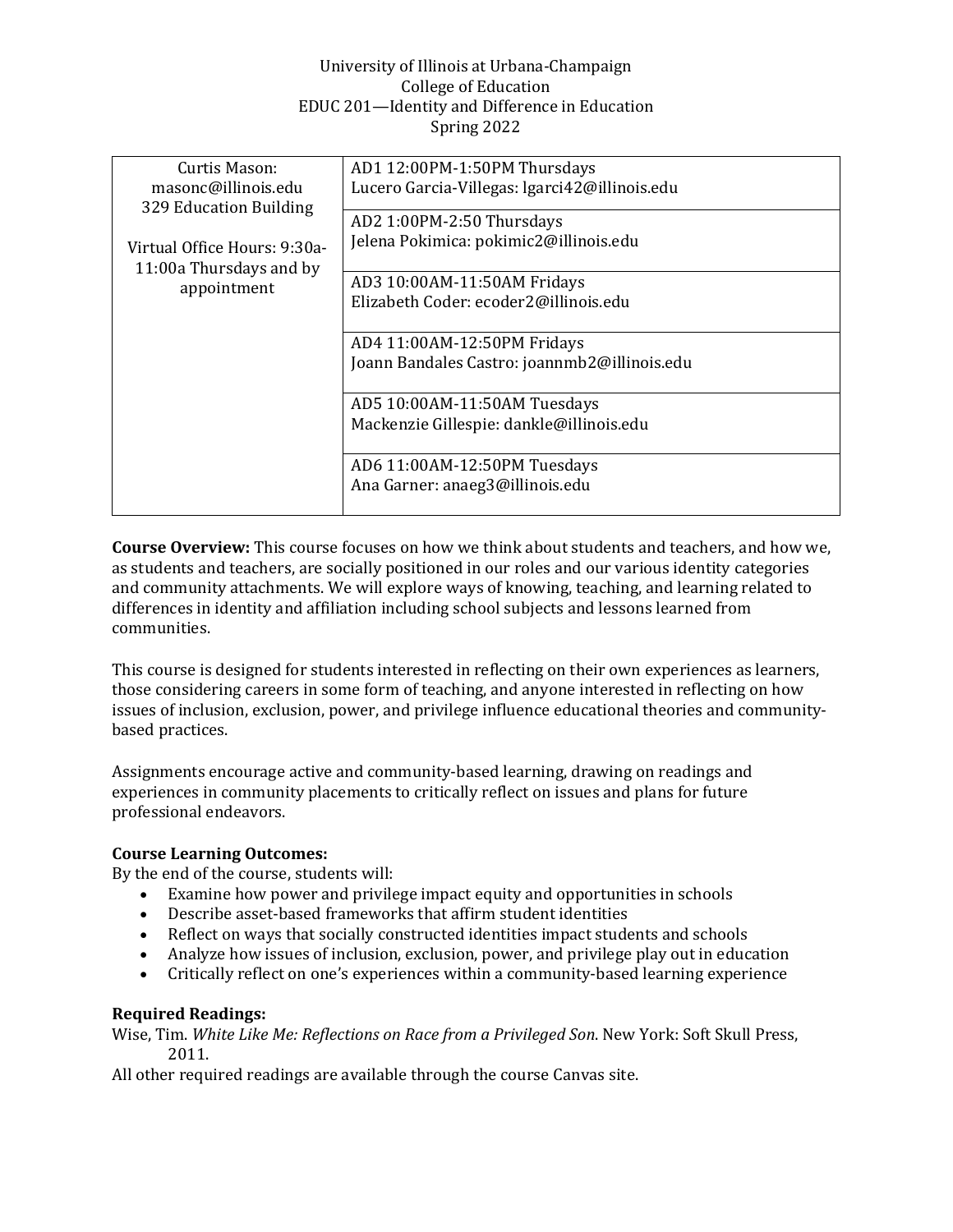## **Assignments and Grade Distribution:**

**Community-Based Placements: 10%**—An important part of this class is the experience of working with a community organization. The School and Community Experiences Office will facilitate this process and help place you with a community organization. You will then work with that organization throughout the semester, completing a total of twenty contact hours. You can find additional information about the process here: <https://sce.education.illinois.edu/community-experiences>

This grade is based on completing all twenty hours at your placement site and receiving a satisfactory report from your site supervisor. These hours should be completed by May 2nd. Note: to get a grade for placement at all, you need to complete the required twenty hours.

**Community Placement Activities and Reflections: 15%**—As you are working with your placements, we also want you to reflect on how the ideas and themes that we are discussing in class relate to your placement experiences. To help facilitate this process, you will complete weekly activities and reflections within your discussion sections.

**Culminating assessments: 60%**—Three times throughout the semester you will complete culminating assessments over course concepts and themes. These will be in the form of take-home essays and will be distributed in your discussion sections.

**Discussion Section: 15%**—Your discussion section instructor will cover the elements of this grade, which includes discussion section-specific activities and participation.

**Note**: there will be a 10% deduction per day for any unexcused late work.

| 93-100% | A          | 90-92%    | A-   |
|---------|------------|-----------|------|
| 87-89%  | $B+$       | 83-86%    | B    |
| 80-82%  | $B -$      | 77-79%    | C+   |
| 73-76%  | $\sqrt{ }$ | 70-72%    |      |
| 67-69%  | D+         | 63-66%    |      |
| 60-62%  | $D -$      | Below 60% | Fail |

The final course grade will be based on the following scale:

## **Students' Responsibilities:**

Students are expected to listen to each weekly lecture recording and attend their discussion sections, having read the assigned materials and prepared to contribute to classroom discussions. More specific assignment, attendance, and class participation expectations will be detailed in your discussion sections.

# **Additional Information:**

#### **Academic Integrity**

The Illinois Student Code should also be considered as a part of this syllabus. Students should pay particular attention to Article 1, Part 4: Academic Integrity. Read the Code at the following URL: [http://www.admin.uiuc.edu/policy/code/.](http://www.admin.uiuc.edu/policy/code/) 

Academic dishonesty may result in a failing grade or other serious consequence. Every student is expected to review and abide by the Academic Integrity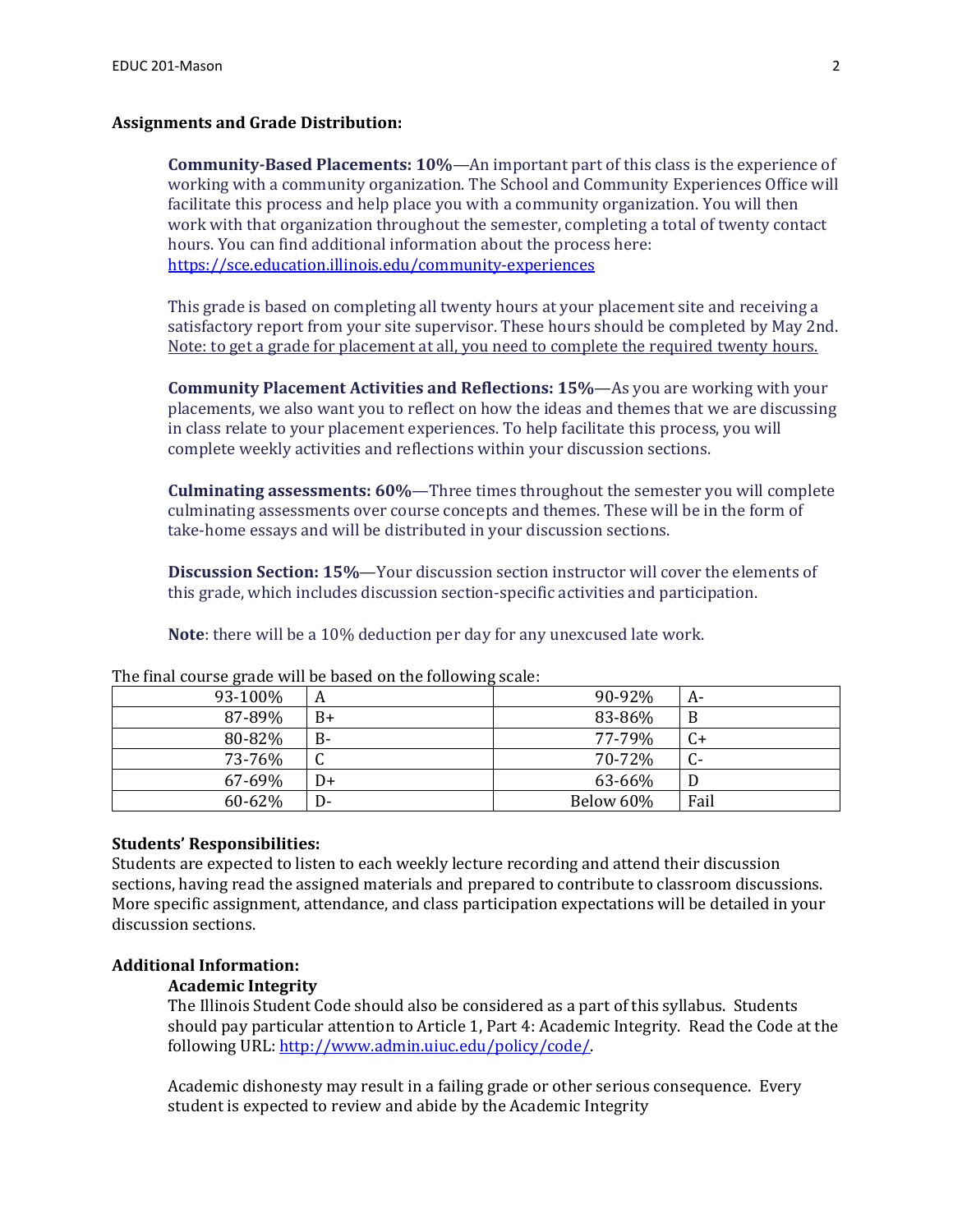Policy: [http://www.admin.uiuc.edu/policy/code/.](https://urldefense.proofpoint.com/v2/url?u=http-3A__www.admin.uiuc.edu_policy_code_&d=DwMGaQ&c=Y6HT0gyZH_Z4ZSRJdNYJeQ&r=z60HDr03hwhFdB0OcLTYWGKRzUcA6XfQy82SxbVQC08&m=O6OUTJYoIZIihyWz6SbkNBq1a844pKn3dgzyxPzut8U&s=xZbPGkIit5sH6MinBQGU9FqF1OsaJDzsaoanTGIPIE0&e=) Please note that you are responsible for reading this policy. Ignorance is not an excuse for any academic dishonesty.

#### **Disability Resources Statement**

To obtain disability-related academic adjustments and/or auxiliary aids, students with disabilities must contact the course instructor and the Disability Resources and Educational Services (DRES) as soon as possible. To contact DRES you may visit 1207 S. Oak St., Champaign, call (217) 333-4603 (V/TDD), or e-mail a message to disability@illinois.edu

To ensure that disability-related concerns are properly addressed from the beginning, students with disabilities who require assistance to participate in this class are asked to see the instructor as soon as possible.

If you need accommodations, please speak to me after class, or make an appointment to see me, or see me during my office hours

#### **Community of Care**

As members of the Illinois community, we each have a responsibility to express care and concern for one another. If you come across a classmate whose behavior concerns you, whether in regards to their well-being or yours, we encourage you to refer this behavior to the Student Assistance Center (217-333-0050 or [http://odos.illinois.edu/community-of](http://odos.illinois.edu/community-of-care/referral/)[care/referral/\)](http://odos.illinois.edu/community-of-care/referral/). Based on your report, the staff in the Student Assistance Center reaches out to students to make sure they have the support they need to be healthy and safe.

Further, we understand the impact that struggles with mental health can have on your experience at Illinois. Significant stress, strained relationships, anxiety, excessive worry, alcohol/drug problems, a loss of motivation, or problems with eating and/or sleeping can all interfere with optimal academic performance. We encourage all students to reach out to talk with someone, and we want to make sure you are aware that you can access mental health support at the Counseling Center [\(https://counselingcenter.illinois.edu/\)](https://counselingcenter.illinois.edu/) or McKinley Health Center [\(https://mckinley.illinois.edu/\)](https://mckinley.illinois.edu/). For mental health emergencies, you can call 911 or walk in to the Counseling Center, no appointment needed.

#### **Disruptive Behavior**

Behavior that persistently or grossly interferes with classroom activities is considered disruptive behavior and may be subject to disciplinary action. Such behavior inhibits other students' ability to learn and an instructor's ability to teach. A student responsible for disruptive behavior may be required to leave class pending discussion and resolution of the problem and may be reported to the Office for Student Conflict Resolution for disciplinary action.

#### **Emergency Response Recommendations**

Emergency response recommendations can be found at the following website: [http://police.illinois.edu/emergency-preparedness/.](http://police.illinois.edu/emergency-preparedness/) I encourage you to review this website and the campus building floor plans website within the first 10 days of class. [http://police.illinois.edu/emergency-preparedness/building-emergency-action-plans/.](http://police.illinois.edu/emergency-preparedness/building-emergency-action-plans/) 

## **Family Educational Rights and Privacy Act (FERPA)**

Any student who has suppressed their directory information pursuant to *Family Educational Rights and Privacy Act* (FERPA) should self-identify to the instructor to ensure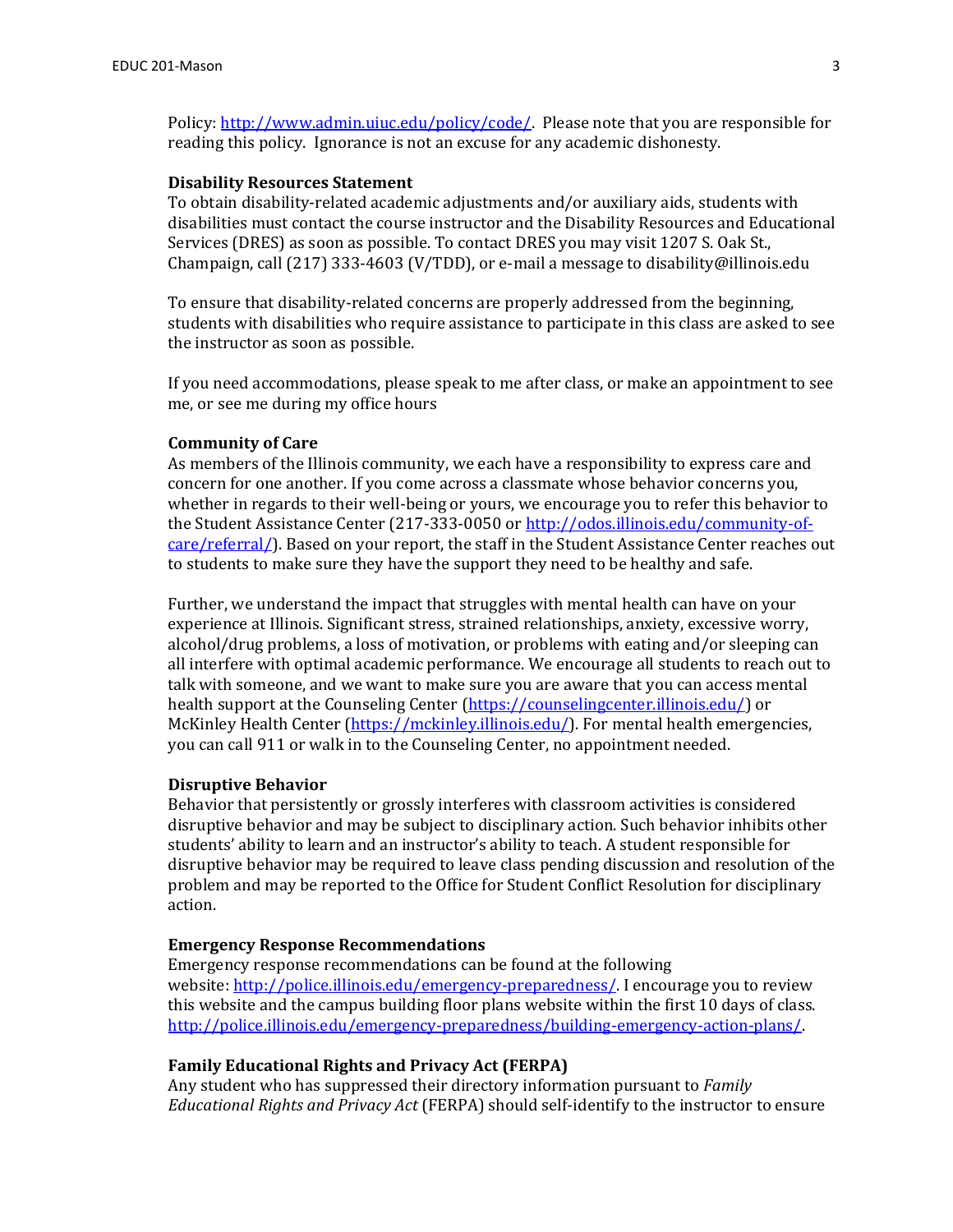protection of the privacy of their attendance in this course. See [http://registrar.illinois.edu/ferpa f](http://registrar.illinois.edu/ferpa)or more information on FERPA.

## **Religious Observances**

The Religious Observance Accommodation Request form is available at [http://odos.illinois.edu/community-of-care/resources/docs/Religious-Observance-](http://odos.illinois.edu/community-of-care/resources/docs/Religious-Observance-Accommodation-Request-Form.pdf)[Accommodation-Request-Form.pdf.](http://odos.illinois.edu/community-of-care/resources/docs/Religious-Observance-Accommodation-Request-Form.pdf) Submit the form to the instructor and to the Office of the Dean of Students [\(helpdean@illinois.edu\)](mailto:helpdean@illinois.edu) by the end of the second week of the course; in the case of exams or assignments scheduled after this period, students should submit the form to the instructor and to the Office of the Dean of Students as soon as possible.

## **Sexual Misconduct Reporting Obligation**

The University of Illinois is committed to combating sexual misconduct. Faculty and staff members are required to report any instances of sexual misconduct to the University's Title IX and Disability Office. In turn, an individual with the Title IX and Disability Office will provide information about rights and options, including accommodations, support services, the campus disciplinary process, and law enforcement options.

A list of the designated University employees who, as counselors, confidential advisors, and medical professionals, do not have this reporting responsibility and can maintain confidentiality, can be found here: [wecare.illinois.edu/resources/students/#confidential.](http://www.wecare.illinois.edu/resources/students/#confidential)

Other information about resources and reporting is available here: [wecare.illinois.edu.](http://www.wecare.illinois.edu/)

#### **Posting of Classroom Content**

Recording material from in this course, including lectures, discussions or other activities is forbidden. Sharing recorded material or posting it online is also forbidden. Any violation of these policies will be forwarded to the Office of Student Conflict Resolution for disciplinary action.

#### **COVID-19 Expectations for On-Campus Discussion Sections**

Following University policy, all students are required to engage in appropriate behavior to protect the health and safety of the community. Students are also required to follow the campus COVID-19 protocols.

Students who feel ill must not come to class. In addition, students who test positive for COVID-19 or have had an exposure that requires testing and/or quarantine must not attend class. The University will provide information to the instructor, in a manner that complies with privacy laws, about students in these latter categories. These students are judged to have excused absences for the class period and should contact the instructor via email about making up the work. Students who fail to abide by these rules will first be asked to comply; if they refuse, they will be required to leave the classroom immediately. If a student is asked to leave the classroom, the noncompliant student will be judged to have an unexcused absence and reported to the Office for Student Conflict Resolution for disciplinary action. Accumulation of non-compliance complaints against a student may result in dismissal from the University.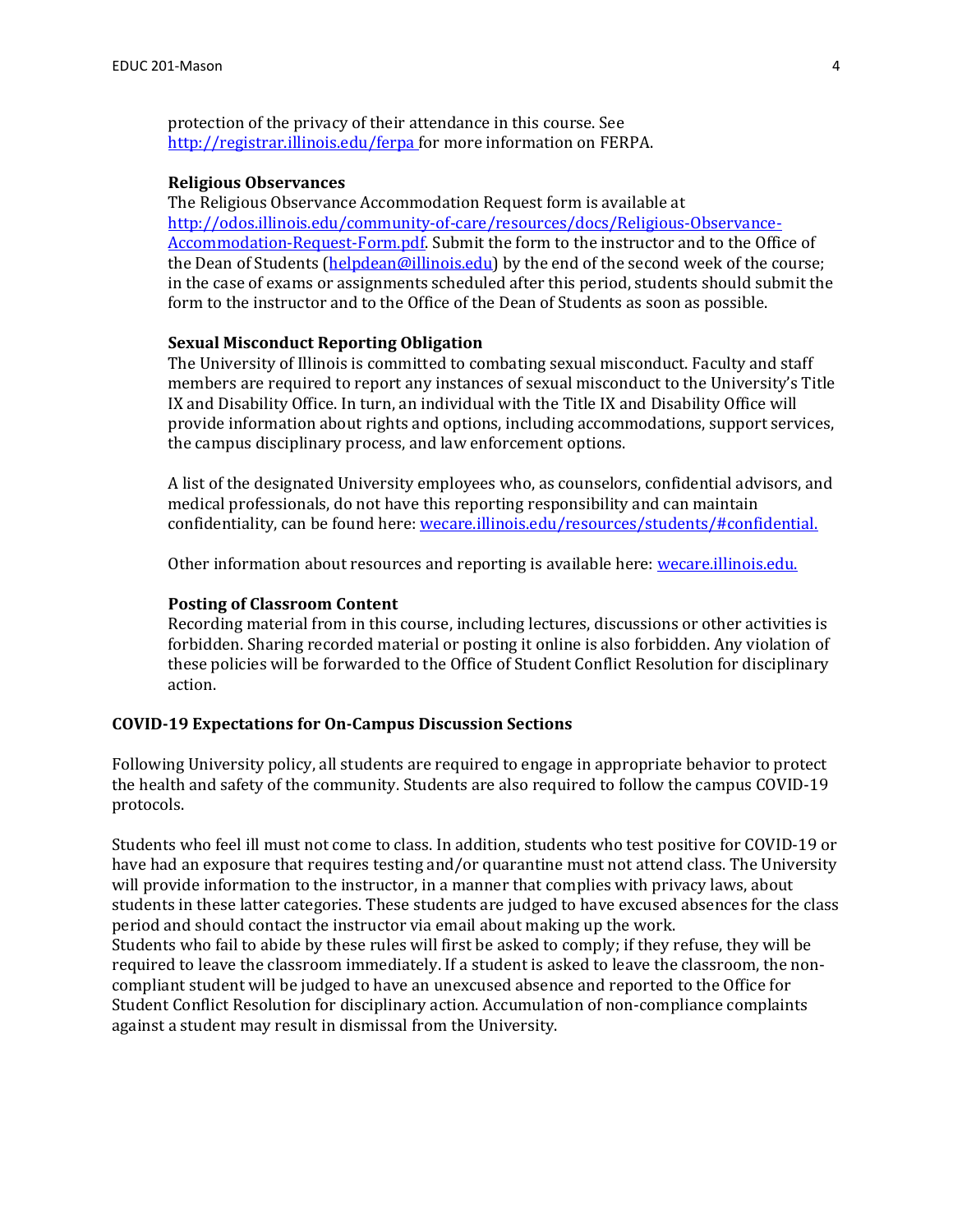## **Face Coverings**

All students, faculty, staff, and visitors are required to wear face coverings in classrooms and university spaces. This is in accordance with CDC guidance and University policy and expected in this class.

Please refer to the University of Illinois Urbana-Champaign's COVID-19 website for *further* [information on face coverings.](https://covid19.illinois.edu/health-and-support/face-coverings/) Thank you for respecting all of our well-being so we can learn and interact together productively.

## **Building Access**

In order to implement COVID-19-related guidelines and policies affecting university operations, instructional faculty members may ask students in the classroom to show their Building Access Status in the Safer Illinois app or the Boarding Pass. Staff members may ask students in university offices to show their Building Access Status in the Safer Illinois app or the Boarding Pass. If the Building Access Status says "Granted," that means the individual is compliant with the university's COVID-19 policies—either with a university-approved COVID-19 vaccine or with the on-campus COVID-19 testing program for unvaccinated students.

Students are required to show only the Building Access Screen, which shows compliance without specifying whether it was through COVID-19 vaccination or regular on-campus testing. To protect personal health information, this screen does not say if a person is vaccinated or not. Students are not required to show anyone the screen that displays their vaccination status. No university official, including faculty members, may ask students why they are not vaccinated or any other questions seeking personal health information.

### **Course Schedule (please note that the schedule and readings are subject to change):**

This course is broken down into two components: the lecture and the discussion sections. Each lecture will be recorded and posted on our course Canvas page. Your discussion section will meet in person.

| Week<br>Number | <b>Dates</b>              | <b>Weekly Theme</b>               | Readings/Viewings<br>For each week, review the work(s) in <b>bold</b> and one<br>or more other work as determined by your<br>discussion section instructor                                                                 |
|----------------|---------------------------|-----------------------------------|----------------------------------------------------------------------------------------------------------------------------------------------------------------------------------------------------------------------------|
|                |                           |                                   | Assignments are underlined                                                                                                                                                                                                 |
| 1              | January 17-21             | Course Introduction               | None<br>$\bullet$                                                                                                                                                                                                          |
| 2              | January 24-January<br>28  | Personal and Social<br>Identities | H. Samy Alim and Djano Paris, "What is<br>$\bullet$<br>culturally sustaining pedagogy and why does<br>it matter?"<br>Monita Bell, "Teaching at the Intersections"<br>٠<br>Tara J. Yosso, "Whose Culture has Capital?"<br>٠ |
| 3              | January 31-<br>February 4 | Who Are We?                       | Plato, "Allegory of the Cave"<br>James Baldwin, "Stranger in the Village"<br>Adriene Rich, "Claiming and Education"<br>Ken Robinson, "Changing Education Paradigms"<br>$\bullet$                                           |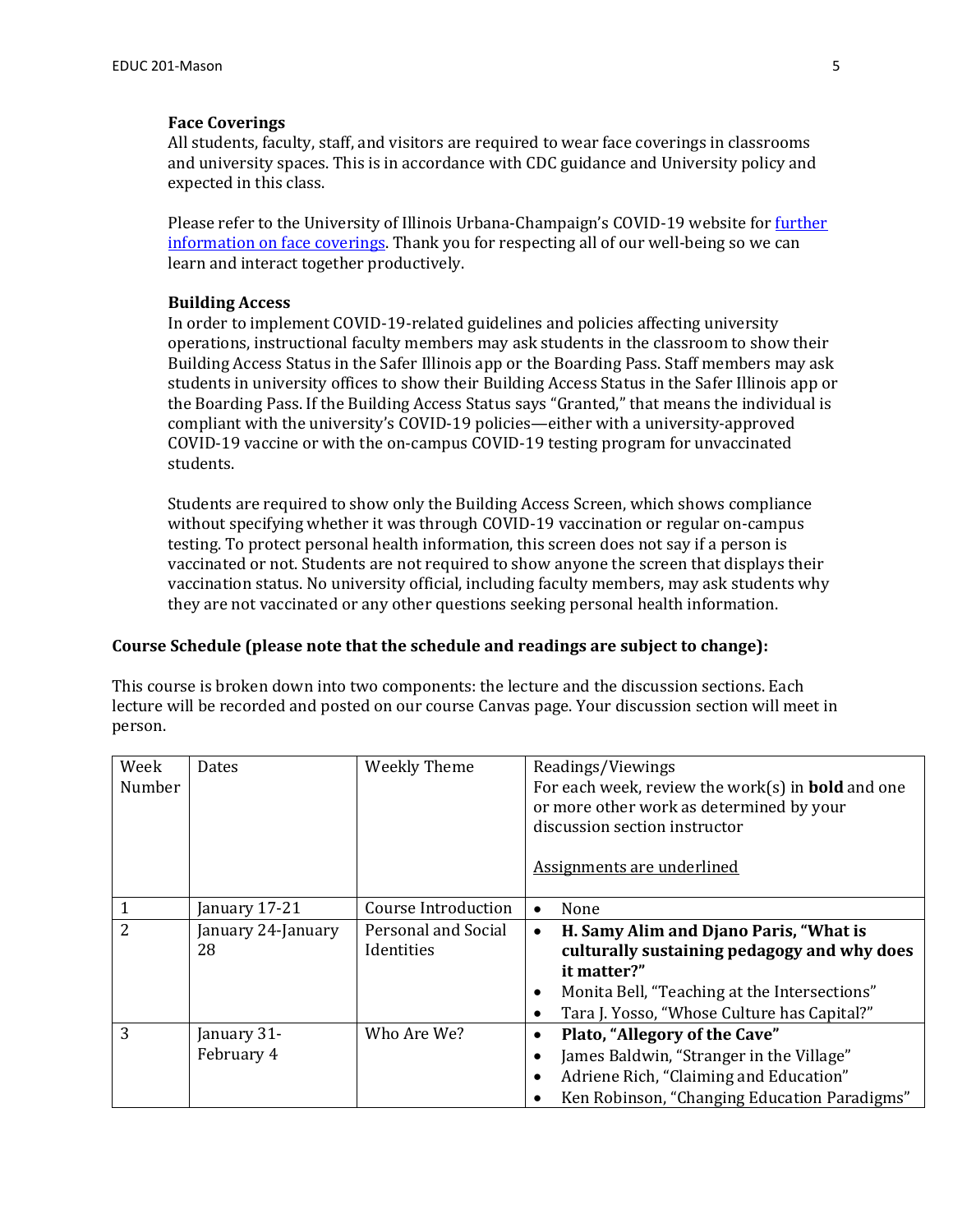| $\overline{4}$ | February 7-11                       | Who Am I? Who Are<br>You? Why Teach?                               | Paulo Freire, chapter 2, Pedagogy of the<br><b>Oppressed</b><br>Jonathan Kozol, "Letters to a Young Teacher"<br>$\bullet$<br>Sonia Nieto, "Still Teaching in Spite of it All"<br>$\bullet$<br>Shawn Ginwright, "The Future of Healing:<br>Shifting from Trauma Informed Care to Healing<br>Centered Engagement"                                                                                                                                                                                   |
|----------------|-------------------------------------|--------------------------------------------------------------------|---------------------------------------------------------------------------------------------------------------------------------------------------------------------------------------------------------------------------------------------------------------------------------------------------------------------------------------------------------------------------------------------------------------------------------------------------------------------------------------------------|
| 5              | February 14-18                      | Assimilation and<br>Exclusion                                      | Jennifer C. Ng, Sharon S. Lee, and Yoon K.<br>$\bullet$<br>Pak, "Contesting the Model Minority and<br><b>Perpetual Foreigner Stereotypes"</b><br>Lee, "Op-Ed: What does it mean to be American?<br>Ask an immigrant"<br>PBS Utah, "Unspoken: America's Native<br>American Boarding Schools"<br>Native Voice TV, "We Are People, Not Your<br>Mascot"<br>Culminating Assessment #1 assigned during<br>$\bullet$<br>discussion section. It is due the following week<br>in your discussion sections. |
| 6              | February 21-25                      | Accessibility,<br>Inclusion, Special<br>Education                  | Eddie Ndopu, "It's Time to Rethink the<br>$\bullet$<br>Language of Accessibility. And to Imagine a<br><b>More Equal World"</b><br>Pete Wright, "The History of Special Education<br>Law"<br>Daniel Share-Strom, "Dear SocietySigned,<br>Autism"<br>Chandni Kazi, "My Learning Disability: A Love<br>$\bullet$<br>Story"<br>NPR, "A Few Things to Know about American<br>Sign Language"                                                                                                            |
| $\overline{7}$ | February 28-March<br>$\overline{4}$ | Understanding<br>Gender                                            | Signithia Fordham, "Those Loud Black Girls":<br>$\bullet$<br>(Black) Women, Silence, and Gender<br>'Passing" in the Academy"<br>Gender Spectrum, "Understanding Gender"<br>In The Life Media, "Becoming Me"<br>$\bullet$                                                                                                                                                                                                                                                                          |
| 8              | March 7-March 11                    | LGBTQ Youth and<br>Schools<br>March 14-18: No Classes Spring Break | Sylvia Rivera Law Project, "Fact Sheet:<br>$\bullet$<br><b>Transgender &amp; Gender Nonconforming</b><br>Youth in School"<br>GLAAD, "GLAAD Media Reference Guide-<br>Transgender"<br>Joleen Hanlon, "How Educators Can Address<br>Homophobia in Elementary Schools"<br>Matthew Beck, "It Began with Me:' An<br>Exploration of Exemplary School Counselor and<br>Principal Experiences with LGBT Students."                                                                                        |